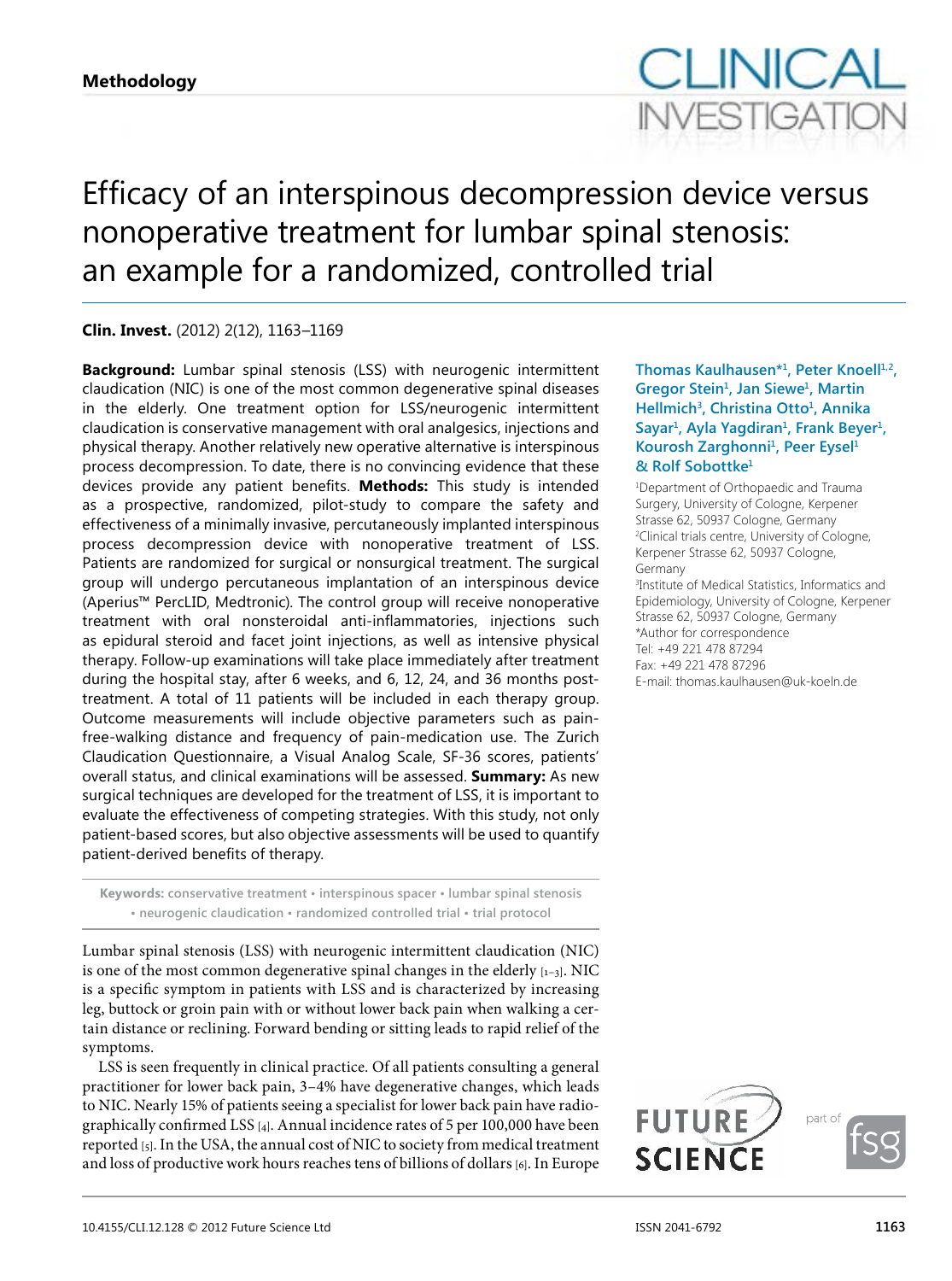the annual cost of NIC to society may be as high as in the USA.

Nonoperative management is initially attempted with oral analgesics and physical therapy and the regimen can be intensified by adding epidural injections, whilst in a third of all patients, this therapy decreases symptoms sufficiently. In the remaining two-thirds of all cases, surgical treatment is necessary [7]. For patients over 65 years of age undergoing surgery, open decompression is most frequently performed [1,8,9]. One associated problem is surgical trauma to the osteoligamentous structures, which varies in severity depending on the extent of the operation performed.

A less invasive alternative is the implantation of an interspinous process decompression device (IPD). The gold standard of surgical treatment (open spinal decompression) of degenerative lumbar spinal stenosis (DLSS) is more invasive than the investigated IPDs. Surgery time in the operating room is higher in comparison with the IPDs. Biomechanical studies have shown that IPDs significantly reduce intradiscal pressure as well as the facet load, and prevent narrowing of the spinal canal and neural foramina [10,11]. Previous studies have shown benefits for the use of implanted IPDs (e.g., X-Stop™) versus conservative therapy, especially with regards to quality of life [6,12].

For some patients with LSS, IPDs may be a viable alternative to the gold standard [13]. IPDs may be used either as 'stand alone' spacers or to augment open decompression by preventing instability [14]. The main idea behind their design is the limitation of dynamic extension in the affected segment [15]. Radiologic studies have demonstrated that the use of interspinous devices affects spinal alignment as well as the dimensions of the spinal canal and neural foramina  $[16-18]$ .

The implantation of the IPDs can be done percutaneously through a 1.5 cm skin incision. This surgical approach is used for the Aperius™ PercLID device designed by Medtronic, Inc. A number of recently published studies have shown significantly better clinical outcome after implantation of the Aperius PercLID implant [19-23].

The aim of this study is to evaluate safety and efficacy of IPDs compared with conservative treatment of LSS. It is supported by the Faculty of Medicine, University of Cologne (Cologne, Germany), trial registration NCT01057641 [101].

## **Material & methods**

The study is designed as a randomized, therapy-controlled trial in an ambulatory care setting at a university hospital. Patients presenting to the outpatient clinic with degenerative LSS will be assessed against study inclusion and exclusion criteria. After patient informed consent and randomization, implantation of an IPD or conservative management will be implemented. Follow-up examinations will take place immediately after treatment during the hospital stay, and after 6 and 24 weeks, for a study duration of 6 months. Data will also be assessed after 12, 24, and 36 months for a supplemental study.

Experimental research in this trial will be carried out with the approval of the Ethics Committee of the Medical Faculty of the University of Cologne under the reference number 10–012. Research carried out in the trial will be in compliance with the Helsinki Declaration [24].

#### **Participants & recruitment**

Patients over 50 years of age presenting to our outpatient clinic with symptoms of degenerative lumbar spinal stenosis are eligible for trial inclusion. IPD implantation is not indicated until after 3 months of conservative therapy. The main inclusion criteria is the radiographically and clinically confirmed symptomatic discoligamentous DLSS. Forward flexion leads to a rapid pain relief. The IPDs are not suitable for osseous DLSS and spondylolistesis greater then Meyerding 1. Patients with an absolute DLSS with a threshold diameter <10 mm will not be included. All inclusion criteria are summarized in **Box 1**.

Patients participating in parallel interventional studies as well as patients with lumbar scoliosis (>25° Cobb angle), spondylolisthesis > Meyerding 1, and/ or systematic disease are excluded from this study. Further exclusion criteria are summarized in **Box 2**.

Prerequisite to inclusion is degenerative LSS according to symptoms and MRI. Determining the symptomatic level of LSS is one of the unsolved problems. If one or more high-grade stenotic level is evident, all levels will be treated.

One of the main problems in orthopedic clinical trials is that it is difficult to comparatively randomize conservative treatment and surgical treatment. In our opinion we developed a study that respects this issue by the inclusion criteria. We will receive a homogeneous patient population that shows symptomatic and radiographically confirmed DLSS with NIC, which can be be comparatively randomized.

Study subjects will be approached and recruited by experienced spine surgeons. An estimated 100 patients per year will be screened and a recruitment rate of 22 patients per year is anticipated **(Figure 1)**.

# **Intervention**

Patients will receive one of two treatments:

fsg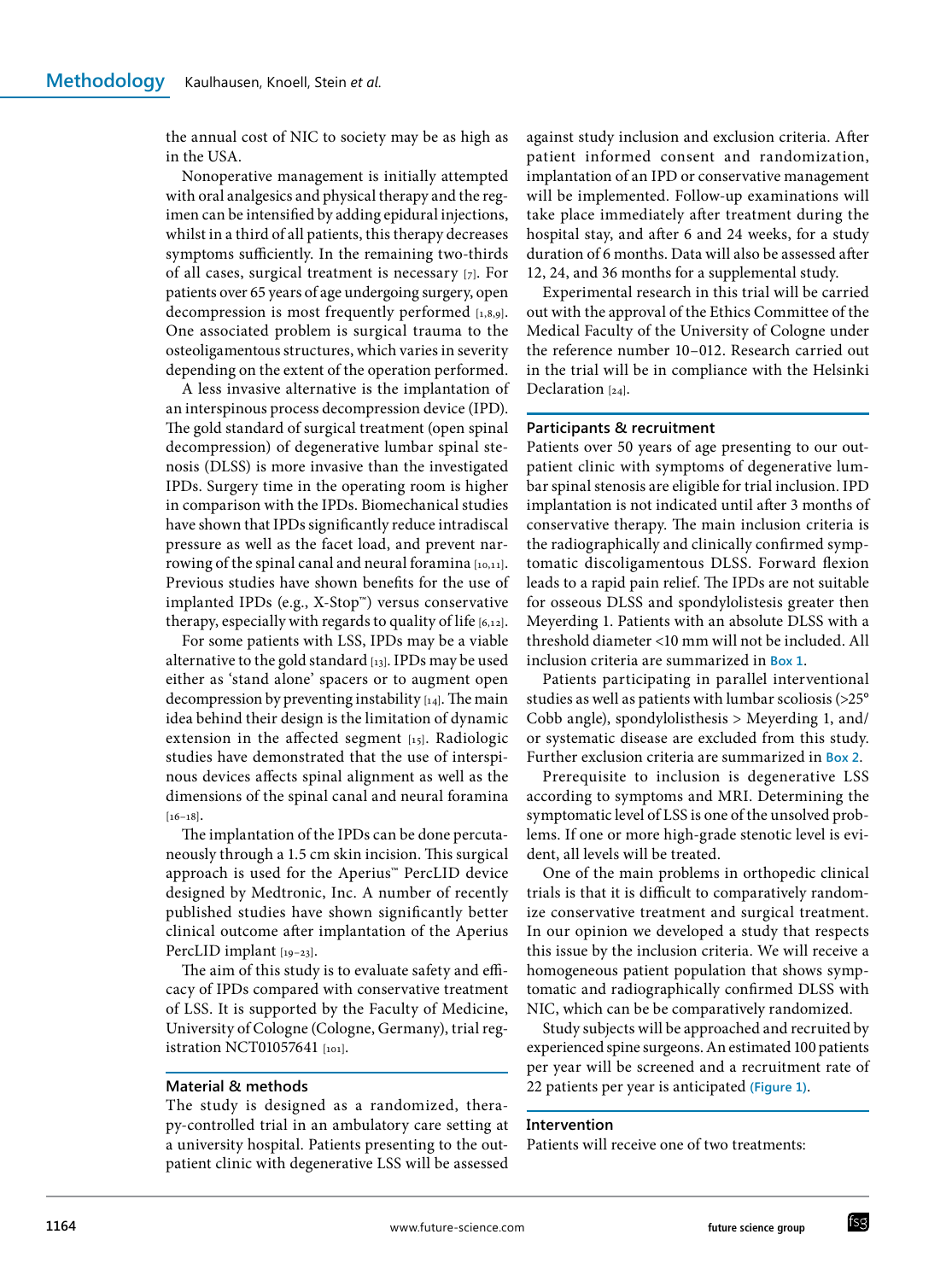- Percutaneous implantation of an interspinous device ('spacer');
- Nonoperative treatment.

#### ■ **Control group: nonoperative treatment**

The control group undergoes conservative management with oral nonsteroidal anti-inflammatories, other analgesics, physical therapy, and epidural pain treatment  $(3 \times$  epidural injection). This is the gold standard for nonoperative therapy, and the current standard therapy in our hospital for this disease, when the patient is expressing moderate symptoms. The physical therapy is specifically tailored to NIC and consists of an isometric exercise program that is same for each patient. All patients will receive the same treatment, which consists of nonsteroidal anti-inflammatories (600 mg ibuprofen 3 per day) and physical therapy. This regimen will be carried out as an inpatient for 7 days. The physical therapy program will continue for 6 weeks (For schedule, see **Tables 1 & 2**).

#### ■ **Intervention group: interspinous device**

Patients of the experimental intervention group will receive the percutaneously implanted interspinous device. Insertion of the stand-alone spacer will be conducted under spinal or general anesthesia, with the patient placed in the prone position. The trocar will be introduced and pushed forward under position monitoring  $(X-ray)$  to the interspinous space. For optimal decompression, the trocar diameter can be increased. Once optimal diameter is identified, the spacer can be positioned between the spinous processes of the affected level and the wings of the spacer can then be unfolded. Patients will only be discharged after sufficient convalescence with an unremarkable wound. A hospital stay of 2–3 days will be necessary.

#### **Outcome measures & assessments**

## ■ **Primary outcome measures: SF‑36 physical component summary**

Our investigation focuses on the subjective and objective benefits for the patient. Functional outcomes will be evaluated using the SF-36 score at 6 weeks and 6 months after treatment (evaluations at 12-, 24-, and 36-month follow ups will be performed in a supplemental study). The SF-36 is the most frequently used generic health status measure worldwide. Development of the physical component summary (PCS) and mental health component scores has eased interpretation as well as cross-cultural comparison of the instrument. In contrast to previous years, more recent investigations have focused on

## **Box 1. Inclusion criteria.**

- Male or female  $≥$  50 years of age
- One, two, or three segment degenerative lumbar spinal stenosis
- Symptoms of radiographically confirmed degenerative lumbar spinal stenosis, for example, leg, buttock or groin pain with or without back pain
- Absence of a peripheral motoric deficit
- Pain relief in forward flexion or sitting
- Ability to walk a distance of 50 m
- Unsuccessful conservative therapy for 3 months under outpatient conditions
- Informed consent
- Suitability for treatment with percutaneous interspinous spacer implantation as well as conservative therapy with physical therapy

clinical, rather than technical, outcomes. To assess such parameters, more recent important clinical trials have used the SF-36, Oswestry Disability Index or Zurich Claudication Questionnaire (ZCQ). The scores of the experimental and control groups on the physical component summary of the SF-36 will be compared with objectively measured patient outcomes. It is assumed that LSS with NIC will mainly

# **Box 2. Exclusion criteria.**

- Motor deficit
- Cauda equina syndrome
- Previous surgical intervention of the lumbar spine
- Relevant peripheral neuropathy
- Acute denervation subsequent to radiculopathy
- Scoliosis with Cobb angle >25°
- Spondylolisthesis, Meyerding grade >1
- General contraindication for elective lumbar spine surgery
- $\blacksquare$  Morbid obesity (BMI > 40 kg/m<sup>2</sup>)
- Pathologic fracture
- Osteoporosis with pathologic fracture
- Active systemic infection
- Rheumatic disease
- Disease of bone metabolism (e.g., Paget's Disease)
- Bone metastasis
- Local infection focus lumbar spine
- Seizure disorder
- Chronic ischemia Fontaine classification IIb-IV
- Severe heart insufficiency (New York Heart Association classification III–IV)
- Blood coagulation disorder or blood thinning therapy
- Cortisone intake more than one month in the 12 months before randomization
- Simultaneous participation in another clinical trial in the 30 days before randomization
- Known allergy or intolerance to the implants
- Dependency on investigator
- Lack of familiarity with the German language
- Placement in an institution by governmental or juridical advice
- Absent legal capacity
- Pregnancy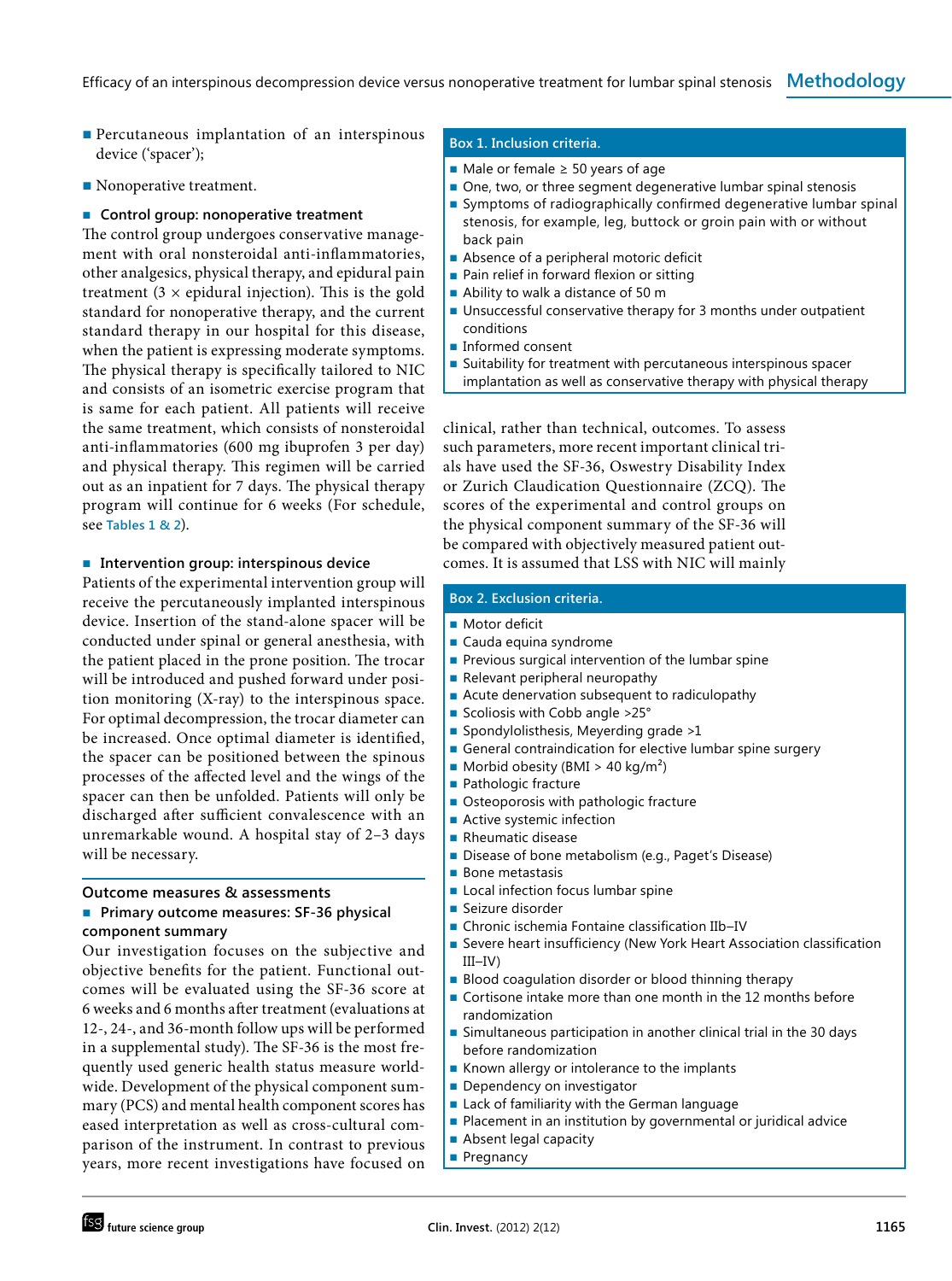**Methodology** Kaulhausen, Knoell, Stein *et al.*



**Figure 1. Flowchart of trial procedures.**

affect the SF-36 dimensions of physical functioning, role-physical, and bodily pain, which contribute most to factor loadings of the PCS. Therefore we decided to use the SF-36 instead of the Oswestry

| Table 1. Schedule of conservative treatment, week 1: inpatient<br>treatment. |       |       |       |       |       |  |  |  |
|------------------------------------------------------------------------------|-------|-------|-------|-------|-------|--|--|--|
| <b>Treatment</b>                                                             | Day 1 | Day 2 | Day 3 | Day 4 | Day 5 |  |  |  |
| Body-stabilizing exercise                                                    |       | x     |       | x     |       |  |  |  |
| Leg-strengthening<br>exercises                                               | X     |       | x     |       | X     |  |  |  |
| Massage                                                                      |       | x     |       | x     |       |  |  |  |
| Fango (mudpack)<br>application                                               |       | x     |       | x     |       |  |  |  |
| Relaxing lounger                                                             | X     |       | x     |       | X     |  |  |  |
| Physical therapy                                                             |       | x     |       | x     |       |  |  |  |

Disability Index. The primary end point is the change from baseline to 6 weeks and 6 months. After this time, substantial dropout or conversion fraction is not expected, so that valid assessment should be possible. Of course, the follow up at 36 months will give essential information regarding long-term outcomes and the effects of conversion, in particular the number of patients in both groups eventually requiring open surgery.

## ■ **Secondary outcome measures**

This trial focuses on the subjective and objective benefits for the patient, therefore the following secondary end points will be analyzed:

■ Patient satisfaction regarding treatment by both experimental and control groups as measured on the ZCQ comparing baseline values with those at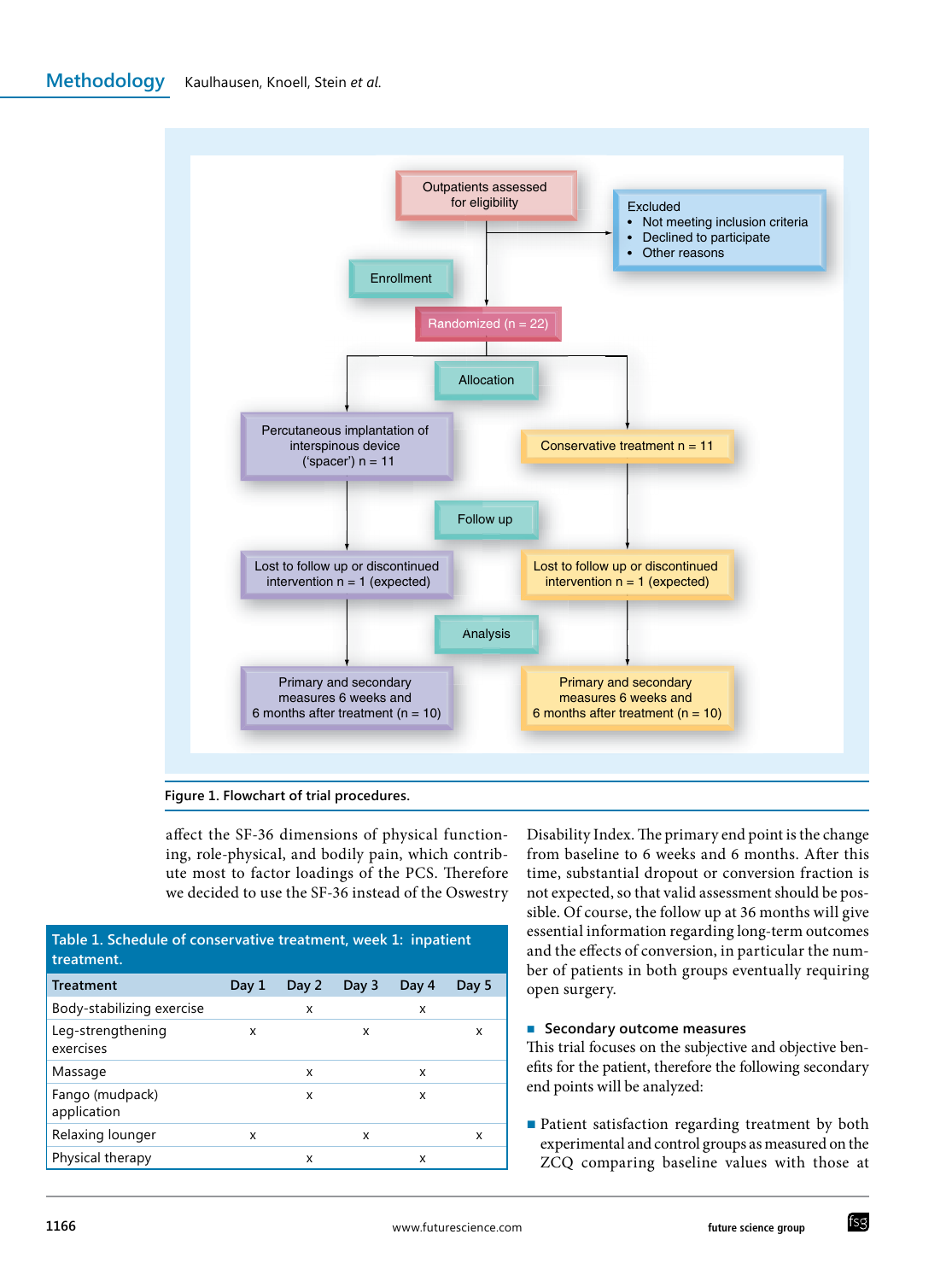hospital discharge, at 6 weeks, and 6 months (for the supplemental study also 12, 24, and 36 months) after initiation of therapy;

- Average change in physical activity as measured on the ZCQ comparing baseline values with those at hospital discharge, at 6 weeks, and 6 months (for the supplemental study also 12, 24, and 36 months) after initiation of therapy;
- Average change of the symptom severity as measured on the ZCQ comparing baseline values with those at hospital discharge at 6 weeks and 6 months (for the supplemental study also 12, 24, and 36 months) after initiation of therapy;
- Walking distance according to treadmill measures comparing baseline values with those at hospital discharge, at 6 weeks, and 6 months (for the supplemental study also 12, 24, and 36 months) after initiation of therapy;
- Global patient health status as measured with the SF-36 comparing baseline values to those at hospital discharge at 6 weeks and 6 months (for the supplemental study also 12, 24, and 36 months) after initiation of therapy;
- Secondary end point: at each visit, patients will be asked to rate their subjective pain using a Visual Analog Scale;
- Treatment complications: general (e.g., deep venous thrombosis, pneumonia and urinary tract infection) and treatment-specific (e.g., implant failure, spinous process fracture, epidural hematoma and infection);
- Long-term effects of surgery (implant-loosening, accelerated degeneration of the adjacent segments) will be analyzed in the follow ups.

#### **Sample size**

Our target recruitment is 22 patients. We assume a loss at follow up of 10%, leaving 20 patients available for the final analysis. The normalized form of the SF-36™ PCS (mean: 50; SD: 10) is assumed. With this number of patients, using a two-sided t-test, a normalized PCS score difference of 11 will be achieved. Two or more could be detected with a power of 80% and  $\alpha = 0.05$ . This trial is developed as a pilot trial to detect the difference between the two groups. After data analysis another study with a larger sample size will be designed to improve the statistic significance.

# **Randomization**

The randomization of patients into intervention and control groups is performed using blocks of randomly

| Table 2. Schedule of conservative treatment, week 2–6: outpatient<br>treatment. |  |                                    |  |   |  |  |  |  |  |
|---------------------------------------------------------------------------------|--|------------------------------------|--|---|--|--|--|--|--|
| <b>Treatment</b>                                                                |  | Week 2 Week 3 Week 4 Week 5 Week 6 |  |   |  |  |  |  |  |
| Body-stabilizing exercise                                                       |  | x                                  |  | x |  |  |  |  |  |
| Leg-strengthening<br>exercises                                                  |  | x                                  |  | x |  |  |  |  |  |
| Massage                                                                         |  | X                                  |  | x |  |  |  |  |  |
| Fango (mudpack)<br>application                                                  |  | x                                  |  | x |  |  |  |  |  |
| Physical therapy                                                                |  | x                                  |  | x |  |  |  |  |  |

varied length in order to maintain balance of allocation while preventing predictability. Randomization is stratified by single or multisegmental disease. A container with the sequentially numbered, sealed envelopes is stored in a locked cupboard that only the investigator can open. The random allocation sequence and the sealed envelopes will be generated by the Institute of Medical Statistics, Informatics, and Epidemiology of the university conducting the trial. Enrollment and randomization will be executed by the investigator.

#### **Results**

The primary analysis will be according to intention to treat. Repeated SF-36 subscores over time (primary: baseline, 6 weeks, 6, 12, 24, and 36 months) will be analyzed by mixed-effects models (using specific contrasts) with the variables: treatment, time and multiple segment DLSS according to intention to treat. The hypotheses on changes in bodily pain and physical function will be addressed in a fixed sequence (thus, no correction for multiplicity is required). Missing at random will be assumed and the impact of plausible missing mechanisms (i.e., missing not at random) will be explored within the study results. The analysis will be repeated according to treatment actually received (as treated). Subgroup analyses will be conducted according to gender and multiple segment DLSS (if this is possible with 22 randomized patients). Analysis of secondary end points will follow the same procedure (i.e., longitudinal regression). Safety analysis (complications/ adverse events) will be descriptive, for instance, using tables and listings.

#### **Discussion**

It is possible that IPDs improve the outcome of LSS. To date, however, there are few convincing published data regarding these percutaneously inserted implants. In an observational study, Galarza reported improvement in 40 patients after minimally invasive IPD implantation [21]. Patients were assessed by ZCQ and a Visual Analog Scale. Between 2007 and 2008, Nardi implanted IPDs in 152 patients and reported the postoperative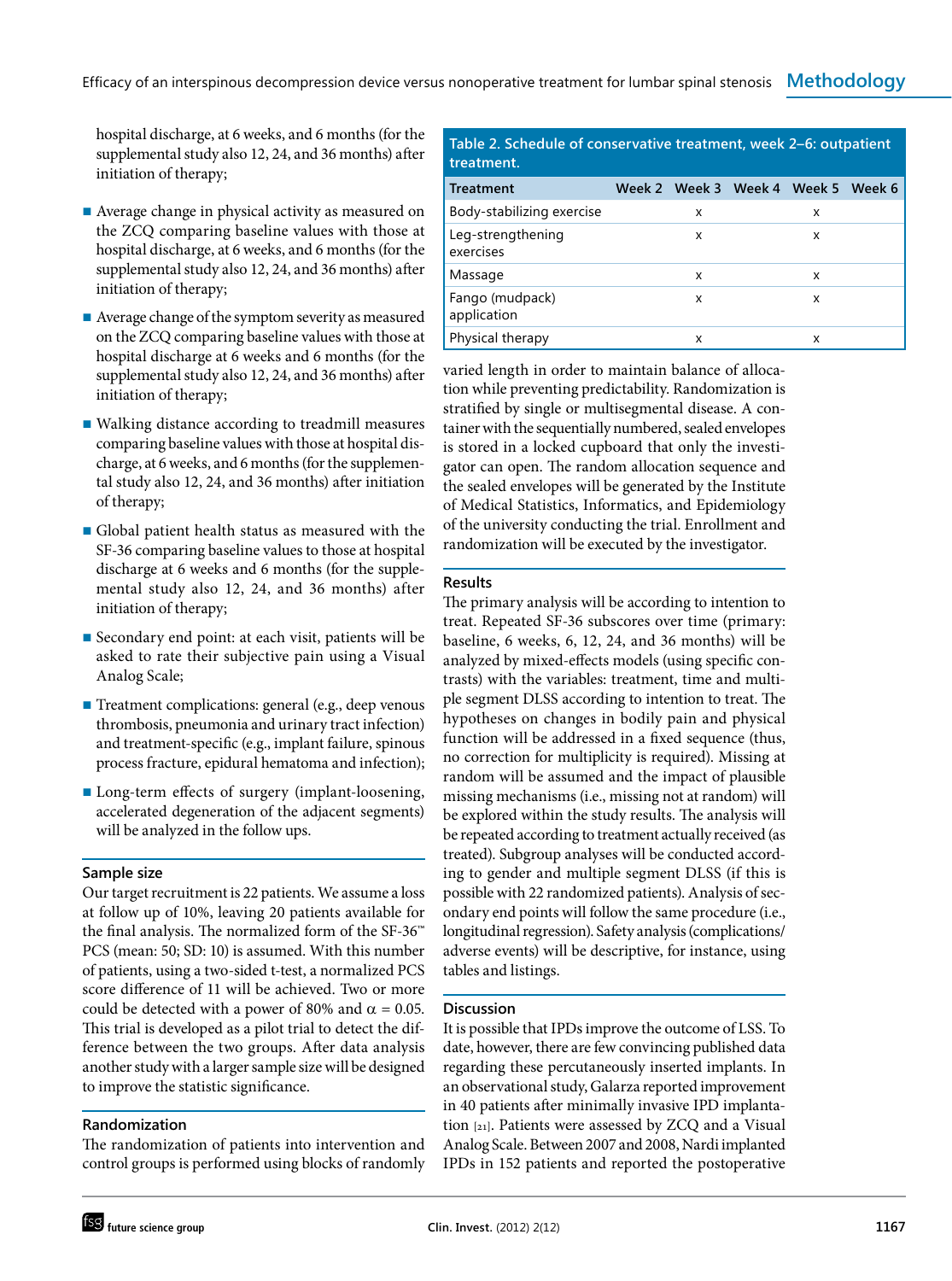results [22]. No serious adverse events were recorded. In one case the IPD was not implanted because of hypertrophic facet joints, and in two cases therapeutic failure was observed. Visual Analog Scale and ZCQ scores improved significantly [22]. Van Meirhaeghe *et al.* could show that the safety and effectiveness of the Aperius device offer a minimally invasive option for the treatment of DLSS [25].

According to clinicaltrials.gov, two studies are ongoing and recruiting and each is comparing two different IPDs in a randomized trial [102,103]. In addition to an observational clinical follow-up study of the Aperius IPD that has finished recruiting [104], a feasibility study of NL-Prow™ Interspinous Spacer is ongoing, but not recruiting [105]. Finally, one observational long-term follow up of the X-STOP° IPD has been completed [106].

The aforementioned studies are encouraging for the use of IPDs. On the other hand Verhoof *et al.* reported on a high failure rate after short follow up in patients with spinal stenosis caused by degenerative spondylolisthesis, but did not recommend the IPDs for the treatment of spinal stenosis caused by degenerative spondylolisthesis [26].

However, to determine a superior effect of IPDs versus other treatment options for LSS/NIC, randomized clinical trials are indispensable. To our knowledge, no published or ongoing studies fulfill these conditions. Thus, we offer a randomized clinical trial comparing the Aperius IPD with conservative treatment.

On the other hand, our pilot study design has to be

considered. The measurement of statistically significant effects and a large effect magnitude require large sample sizes. While obtaining our data, we recommend discussion of potential efficacy and if possible, further multicenter, randomized controlled trials (RCTs) to offer general recommendations for spine surgeons. The conservative treatment in this trial represents an intensified nonoperative treatment that we perform in our hospital. In this trial we want to see if the IPDs have the same clinical value such as the intensified conservative treatment.

#### **Future Perspective**

There are specific difficulties to be faced when executing clinical trials related to surgical procedures (e.g., the learning curve of the surgeon, blinding). From our experience, recruitment in orthopedic trials including randomization is always challenging, especially comparing operative and nonoperative treatment. As a result, surgical RCT are underrepresented in the total number of RCTs and in the scientific literature. Evidence-based surgical therapy is essential for further development of a high quality surgical standard in spine surgery, which will also provide quality assurance in the future. First we want to analyze the new surgical treatment in comparison to the conservative treatment. The next step would be a RCT of IPDs versus open spinal decompression. Long-term effects of surgery (implant-loosening, accelerated degeneration of the adjacent segments) will be analyzed in the follow ups.

# **Executive summary**

- Lumbar spinal stenosis (LSS) with neurogenic intermittent claudication is one of the most common degenerative spinal diseases in the elderly.
- Another relatively new operative alternative is the use of interspinous process decompression (IPD).
- To date, there is no convincing evidence that these devices provide any patient benefits.
- Biomechanical studies have shown that IPDs significantly reduce intradiscal pressure, as well as the facet load, and prevent narrowing of the spinal canal and neural foramina.
- For some patients with LSS, IPDs may be a viable alternative to the gold standard.
- This study is intended as a prospective, randomized, pilot study to compare the safety and effectiveness of a minimally-invasive, percutaneously implanted IPDs with nonoperative treatment of LSS.
- Outcome measurements will include objective parameters such as pain-free walking distance and frequency of pain medication use. The Zurich Claudication Questionnaire, a Visual Analog Scale, SF-36 scores, patients' overall status, and clinical examinations will be assessed.
- One of the main problems in orthopedic clinical trials is that it is difficult to comparatively randomize conservative treatment and surgical treatment. In our opinion we developed a study that respects this issue by our inclusion criteria. We will receive a homogeneous patient population that shows symptomatic and radiographically confirmed degenerative LSS with neurogenic intermittent claudication, which can be comparatively randomized.
- As new surgical techniques are developed for the treatment of LSS, it is important to evaluate the effectiveness of competing strategies. With this study, not only patient-based scores, but also objective assessments will be used to quantify patient-derived benefits of therapy.

fsg